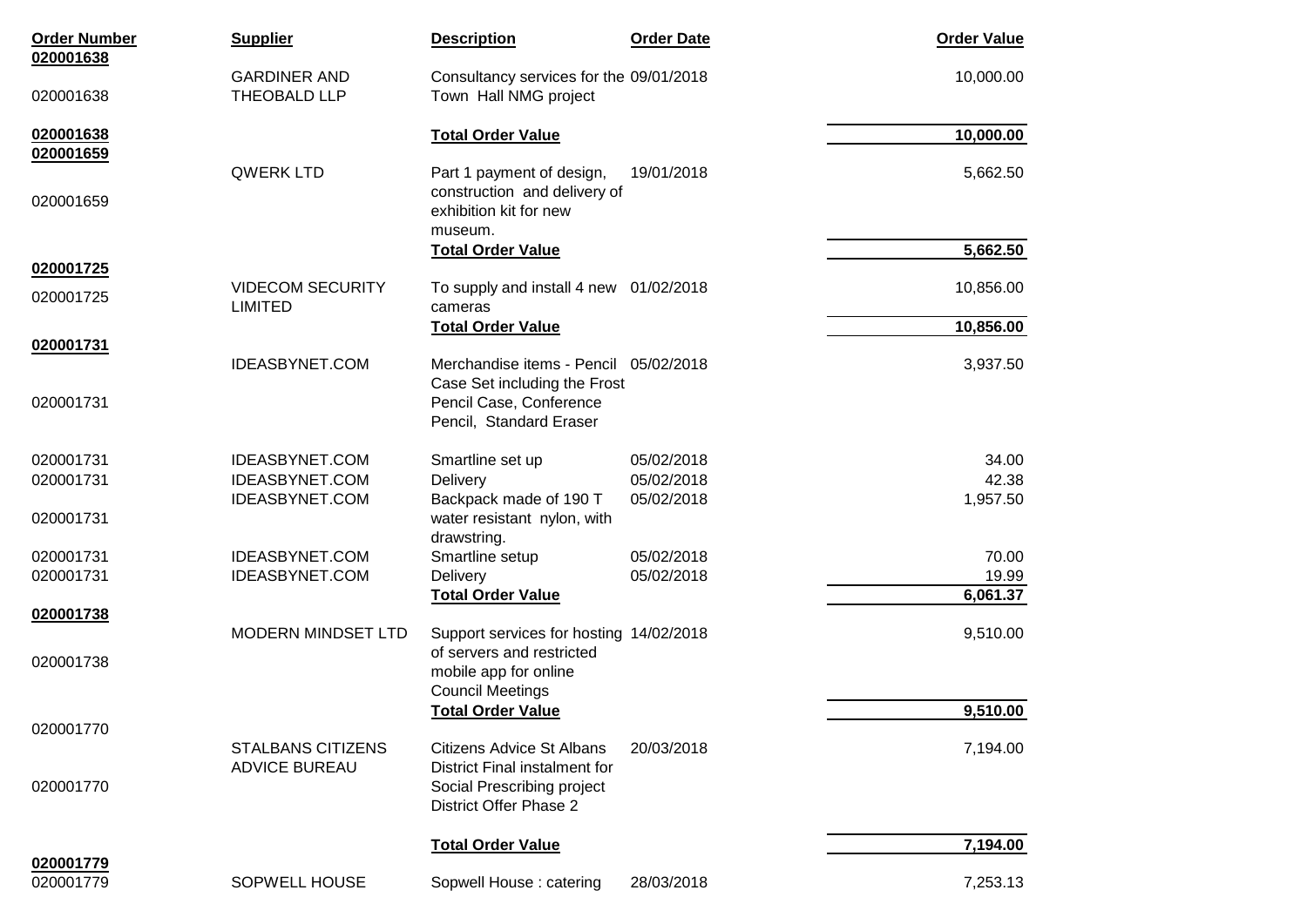|                        |                                                     | <b>Total Order Value</b>                                                   |            | 7,253.13  |
|------------------------|-----------------------------------------------------|----------------------------------------------------------------------------|------------|-----------|
| 050003073              | <b>CORPORATE MAILING</b>                            | <b>Local Plan Consultation</b>                                             | 09/01/2018 | 8,857.00  |
| 050003073              | <b>SOLUTIONS LTD</b>                                | Mailing:                                                                   |            |           |
| 050003073              | <b>CORPORATE MAILING</b><br><b>SOLUTIONS LTD</b>    | <b>Local Plan Consultation</b><br>Mailing                                  | 09/01/2018 | 227.15    |
|                        |                                                     | <b>Total Order Value</b>                                                   |            | 9,084.15  |
| 050003097              | <b>IOLITE CONSULTANTS</b>                           | <b>Values and Behaviours</b>                                               | 23/01/2018 | 11,400.00 |
| 050003097              | <b>LTD</b>                                          | Project with Iolite. part of<br>Shaping our Future                         |            |           |
| 050003101              |                                                     | <b>Total Order Value</b>                                                   |            | 11,400.00 |
|                        | <b>DAISY</b>                                        | Equipment (Town Hall IT)                                                   | 23/01/2018 | 20,261.04 |
| 050003101              | <b>COMMUNICATIONS LTD</b>                           |                                                                            |            |           |
| 050003101              | <b>DAISY</b><br><b>COMMUNICATIONS LTD</b>           | Installation (Town Hall IT)                                                | 23/01/2018 | 5,700.00  |
|                        |                                                     | <b>Total Order Value</b>                                                   |            | 25,961.04 |
| 050003138              |                                                     |                                                                            |            |           |
|                        | <b>SPINK TELECOM</b><br><b>CONSULTANTS LTD</b>      | To complete initial report<br>including options appraisal                  | 09/02/2018 | 6,255.00  |
| 050003138              |                                                     | with recommendations on<br>procurement of telephony                        |            |           |
|                        |                                                     | <b>Total Order Value</b>                                                   |            | 6,255.00  |
| 050003174              |                                                     |                                                                            |            |           |
| 050003174              | <b>BLACK &amp; WHITE KEY</b><br><b>SECURITY LTD</b> | Provision of security/fire<br>warden services at Cyril<br>Dumpleton House. | 01/03/2018 | 5,280.00  |
|                        |                                                     | <b>Total Order Value</b>                                                   |            | 5,280.00  |
| 050003175              | DELL CORPORATION LTD IT Equipment                   |                                                                            | 01/03/2018 | 5,801.20  |
| 050003175              |                                                     |                                                                            |            |           |
| 050003175              | DELL CORPORATION LTD IT Equipment                   |                                                                            | 01/03/2018 | 1,269.19  |
|                        |                                                     | <b>Total Order Value</b>                                                   |            | 7,070.39  |
| 050003208              | <b>DAISY</b>                                        | Upgrade to IT hardware                                                     | 23/03/2018 | 19,542.50 |
| 050003208              | <b>COMMUNICATIONS LTD</b>                           |                                                                            |            |           |
|                        |                                                     | <b>Total Order Value</b>                                                   |            | 19,542.50 |
| 060001254<br>060001254 | <b>LIBERATA UK LTD</b>                              | Council Tax backlog and<br>SPD review                                      | 05/01/2018 | 8,000.00  |
|                        |                                                     | <b>Total Order Value</b>                                                   |            | 8,000.00  |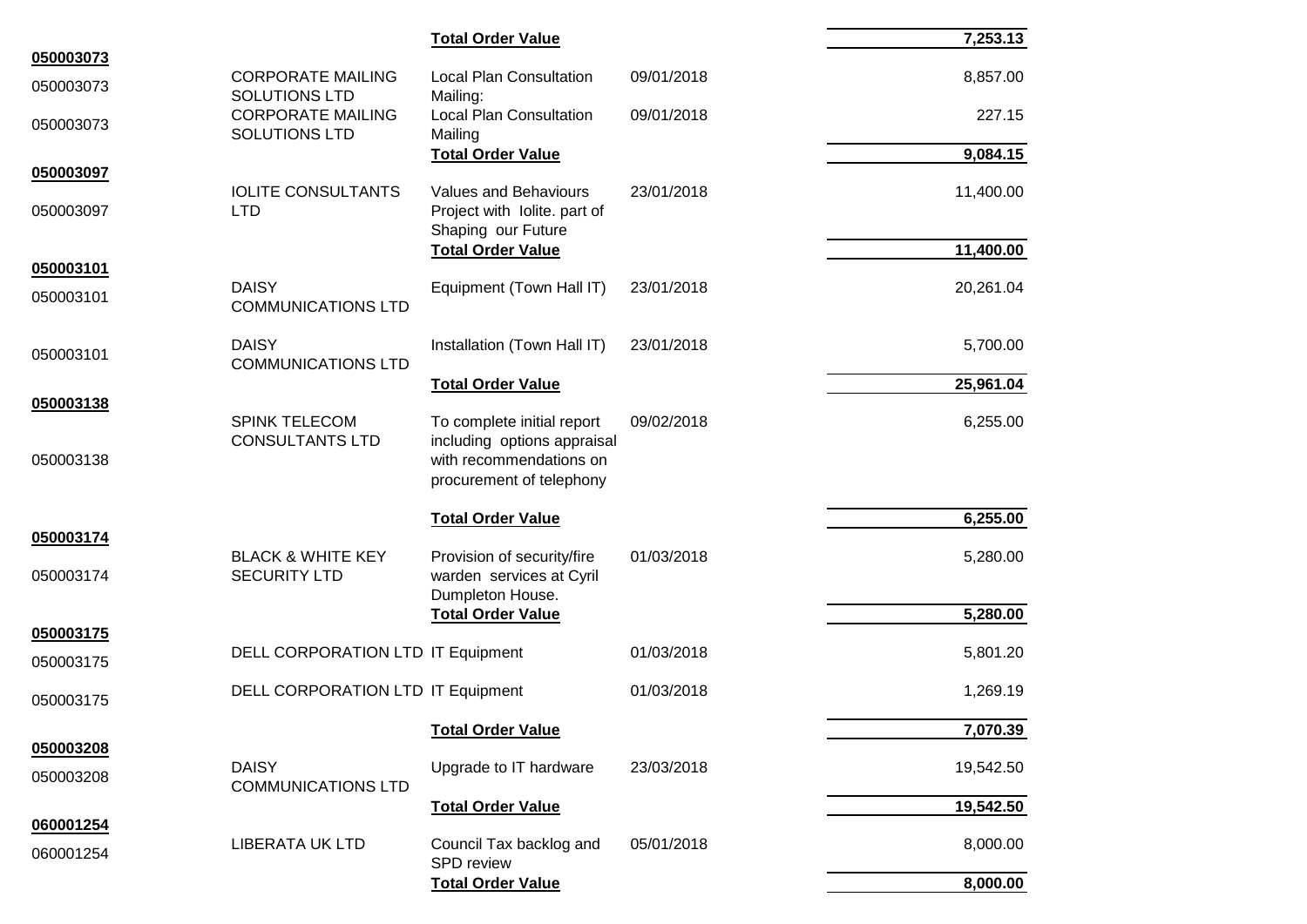| 060001277 |                                               |                                                    |            |                      |
|-----------|-----------------------------------------------|----------------------------------------------------|------------|----------------------|
| 060001277 | <b>LOCAL GOVERNMENT</b><br><b>ASSOCIATION</b> | LGA Membership 2018/19                             | 06/02/2018 | 10,450.00            |
|           |                                               | <b>Total Order Value</b>                           |            | 10,450.00            |
| 060001285 | <b>TAYLOR WALTON LLP</b>                      | Legal services- brief fee for 06/02/2018           |            | 5,000.00             |
| 060001285 |                                               | hearing 8th February 2018                          |            |                      |
|           |                                               | <b>Total Order Value</b>                           |            | 5,000.00             |
| 060001308 |                                               |                                                    |            |                      |
| 060001308 | <b>ARVAL BNP PARIBAS</b>                      | Car lease - Ford Fiesta 1.1                        | 01/03/2018 | 5,246.44             |
|           | <b>GROUP</b><br><b>ARVAL BNP PARIBAS</b>      | Style 5dr<br>Car lease - Ford Fiesta 1.1           | 01/03/2018 | 524.64               |
| 060001308 | <b>GROUP</b>                                  | Style 5dr                                          |            |                      |
|           |                                               |                                                    |            |                      |
| 060001308 | <b>ARVAL BNP PARIBAS</b>                      | Car lease - Ford Fiesta 1.1                        | 01/03/2018 | 1,364.16             |
|           | <b>GROUP</b>                                  | Style 5dr                                          |            |                      |
| 060001313 |                                               | <b>Total Order Value</b>                           |            | 7,135.24             |
|           | <b>CAPITA BUSINESS</b>                        | IT Services - Payment                              | 19/03/2018 | 16,911.76            |
| 060001313 | <b>SERVICES LTD</b>                           | Systems Maintenance and                            |            |                      |
|           |                                               | support                                            |            |                      |
| 060001321 |                                               | <b>Total Order Value</b>                           |            | 16,911.76            |
| 060001321 | PENNA PLC                                     | <b>Finance Consultancy</b>                         | 27/03/2018 | 32,000.00            |
|           |                                               | <b>Total Order Value</b>                           |            | 32,000.00            |
| 090003529 |                                               |                                                    |            |                      |
|           | T & J FIRE LTD                                | 1 x installed Seefire                              | 04/01/2018 | 9,990.00             |
| 090003529 |                                               | ventilator system - Dec<br>2017                    |            |                      |
|           |                                               | <b>Total Order Value</b>                           |            | 9,990.00             |
| 090003531 |                                               |                                                    |            |                      |
| 090003531 | T & J FIRE LTD                                | installed see fire ventilator                      | 04/01/2018 | 9,990.00             |
|           |                                               | system - Dec 2017                                  |            |                      |
| 090003532 |                                               | <b>Total Order Value</b>                           |            | 9,990.00             |
|           | T & J FIRE LTD                                | Installed sefire ventilator                        | 04/01/2018 | 9,990.00             |
| 090003532 |                                               | system - Dec 2017                                  |            |                      |
|           |                                               | <b>Total Order Value</b>                           |            | 9,990.00             |
| 090003533 |                                               |                                                    |            |                      |
| 090003533 | T & J FIRE LTD                                | Fire stopping measures<br><b>Total Order Value</b> | 04/01/2018 | 6,414.80<br>6,414.80 |
| 090003534 |                                               |                                                    |            |                      |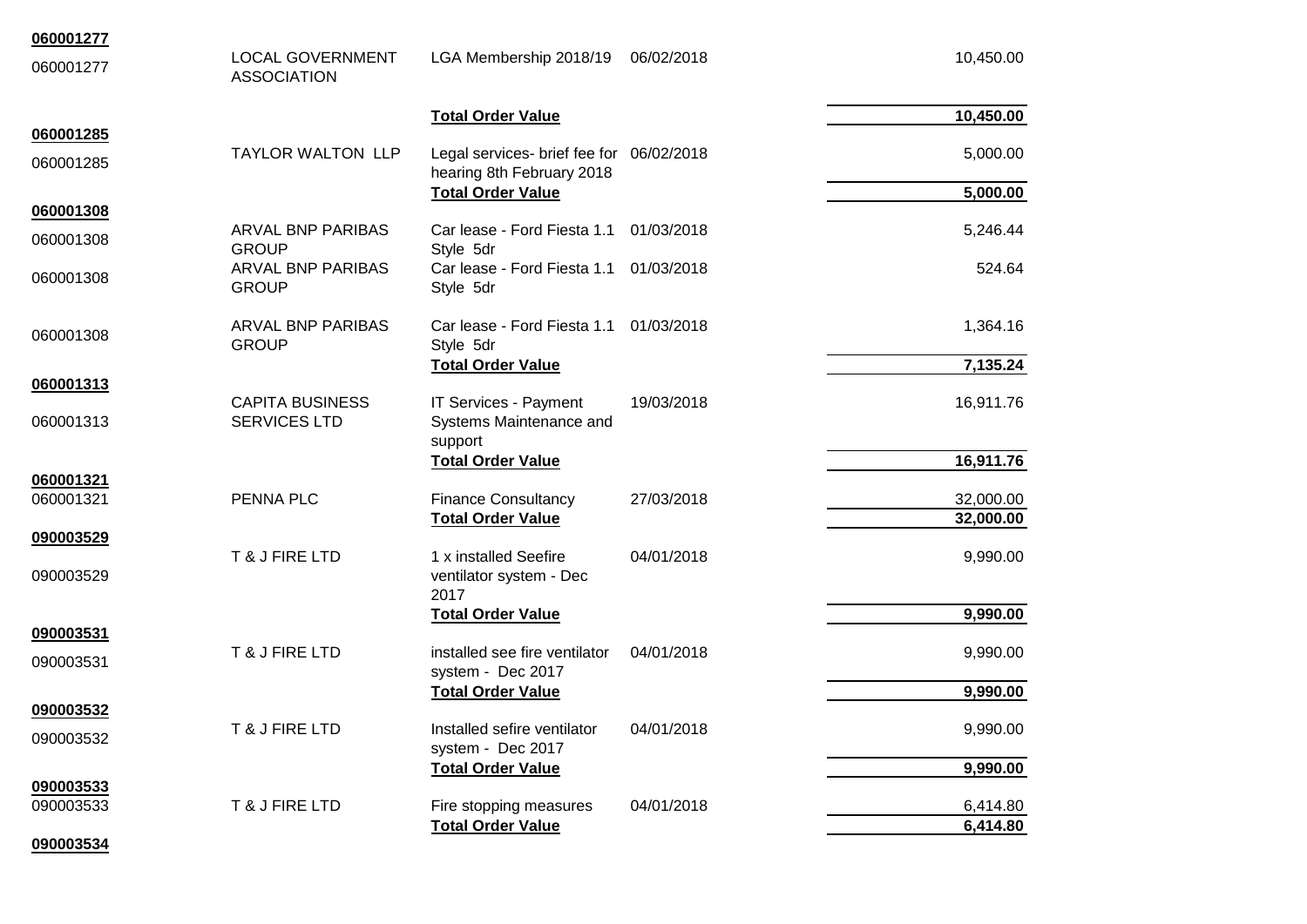| 090003534              | T & J FIRE LTD                                      | Fire stopping measures<br>carried out during Dec<br>2017                                         | 04/01/2018 | 6,414.80  |
|------------------------|-----------------------------------------------------|--------------------------------------------------------------------------------------------------|------------|-----------|
| 090003535              |                                                     | <b>Total Order Value</b>                                                                         |            | 6,414.80  |
| 090003535              | T & J FIRE LTD                                      | Fire stopping measures<br>carried out Dec 2017                                                   | 04/01/2018 | 6,414.80  |
|                        |                                                     | <b>Total Order Value</b>                                                                         |            | 6,414.80  |
| 090003536<br>090003536 | T & J FIRE LTD                                      | Fire stopping measures<br>carried out Dec 2017                                                   | 04/01/2018 | 6,414.80  |
|                        |                                                     | <b>Total Order Value</b>                                                                         |            | 6,414.80  |
| 090003547              |                                                     |                                                                                                  |            |           |
| 090003547              | FG MILEHAM BUILDING<br><b>CONTRACTORS LTD</b>       | <b>Disability Facility Grant:</b><br><b>Bathroom Adaptation Work</b>                             | 05/01/2018 | 7,480.00  |
|                        |                                                     | <b>Total Order Value</b>                                                                         |            | 7,480.00  |
| 090003560              |                                                     |                                                                                                  |            |           |
| 090003560              | <b>BLACK &amp; WHITE KEY</b><br><b>SECURITY LTD</b> | Provision of security/fire<br>warden services                                                    | 10/01/2018 | 6,022.50  |
|                        |                                                     | <b>Total Order Value</b>                                                                         |            | 6,022.50  |
| 090003563<br>090003563 | FG MILEHAM BUILDING<br><b>CONTRACTORS LTD</b>       | Disability Facility Grant:<br>bathroom adaptation work                                           | 15/01/2018 | 5,790.00  |
|                        |                                                     | <b>Total Order Value</b>                                                                         |            | 5,790.00  |
| 090003569              |                                                     |                                                                                                  |            |           |
| 090003569              | FG MILEHAM BUILDING<br><b>CONTRACTORS LTD</b>       | Disability Facility Grant:<br>Complete bathroom<br>adaptation work                               | 15/01/2018 | 5,780.00  |
|                        |                                                     | <b>Total Order Value</b>                                                                         |            | 5,780.00  |
| 090003579              |                                                     |                                                                                                  |            |           |
| 090003579              | <b>B J BUILDING SERVICES</b><br><b>LTD</b>          | Disability Facility Grant:<br>Install of concrete forecourt<br>for mobility vehicles &<br>access | 15/01/2018 | 7,305.00  |
|                        |                                                     | <b>Total Order Value</b>                                                                         |            | 7,305.00  |
| 090003580              |                                                     |                                                                                                  |            |           |
| 090003580              | <b>B J BUILDING SERVICES</b><br><b>LTD</b>          | <b>Disability Facility Grant</b><br>Access and bathroom<br>adaptation works                      | 15/01/2018 | 12,359.00 |
|                        |                                                     | <b>Total Order Value</b>                                                                         |            | 12,359.00 |
| 090003582              |                                                     |                                                                                                  |            |           |
| 090003582              | <b>B J BUILDING SERVICES</b><br><b>LTD</b>          | Disability Facility Grant:<br>Complete bathroom<br>adaptation works                              | 15/01/2018 | 6,219.00  |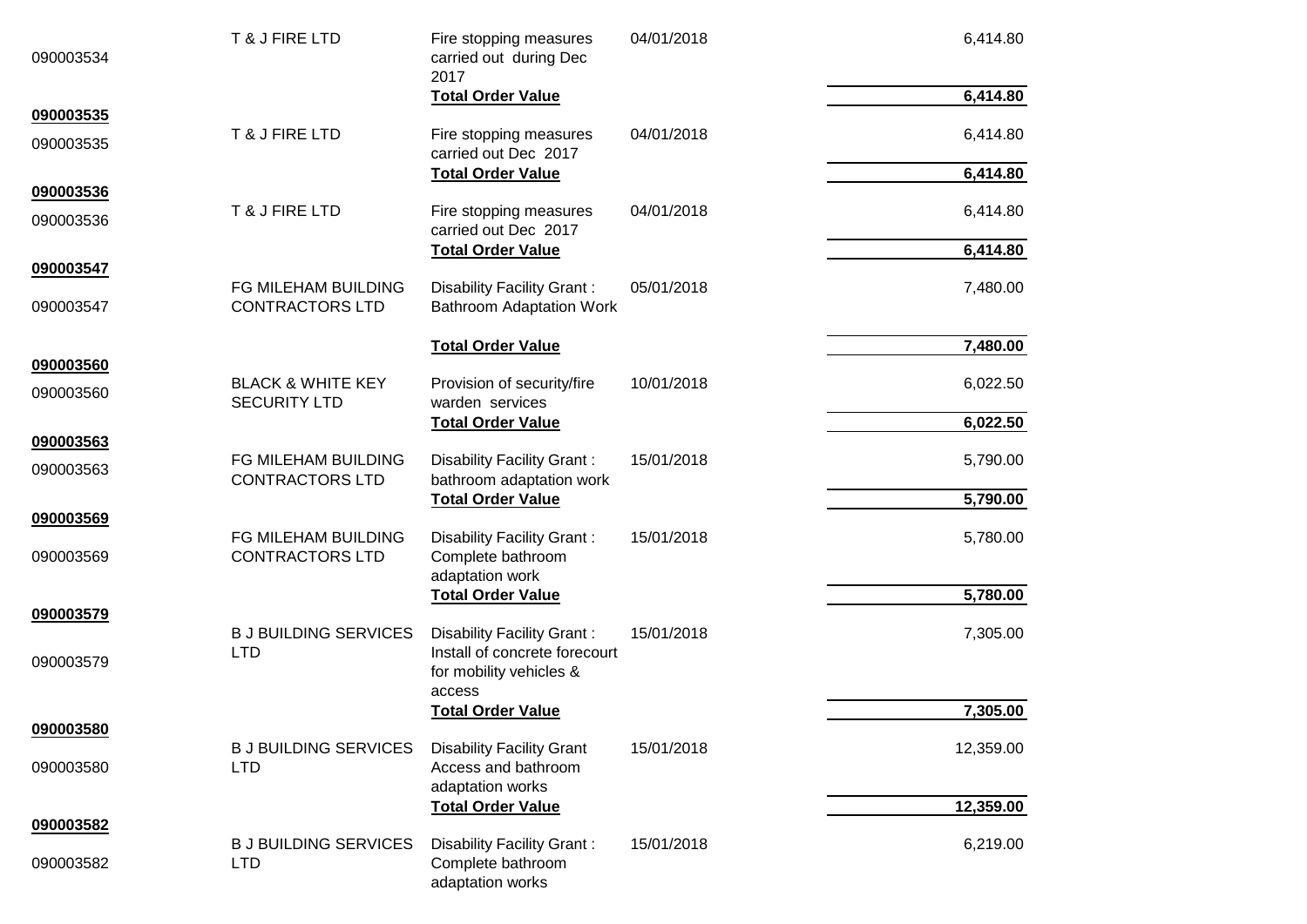|           |                                                 | <b>Total Order Value</b>                                                                             |            | 6,219.00  |
|-----------|-------------------------------------------------|------------------------------------------------------------------------------------------------------|------------|-----------|
| 090003583 | <b>HOMETRACK DATA</b>                           | 12 month renewal of Home 15/01/2018                                                                  |            | 6,500.00  |
| 090003583 | <b>SYSTEMS</b>                                  | track contract (software<br>database for information on<br>rents, house prices and<br>affordability) |            |           |
|           |                                                 | <b>Total Order Value</b>                                                                             |            | 6,500.00  |
| 090003584 | FG MILEHAM BUILDING                             | <b>Disability Facility Grant</b>                                                                     | 15/01/2018 | 5,707.00  |
| 090003584 | <b>CONTRACTORS LTD</b>                          | Bathroom adaptation works                                                                            |            |           |
|           |                                                 | <b>Total Order Value</b>                                                                             |            | 5,707.00  |
| 090003591 | <b>EMBER ELECTRICAL AND</b>                     | Cyril Dumpleton- To carry                                                                            | 17/01/2018 | 35,165.00 |
| 090003591 | <b>BUILDING SOLUTIONS</b>                       | out Fire Stopping Measures<br>following Fire risk<br>assessment                                      |            |           |
|           |                                                 | <b>Total Order Value</b>                                                                             |            | 35,165.00 |
| 090003606 | <b>B J BUILDING SERVICES</b>                    | <b>Disability Facility Grant</b>                                                                     | 22/01/2018 | 20,340.00 |
| 090003606 | <b>LTD</b>                                      | Carry out adaptions works                                                                            |            |           |
| 090003622 |                                                 | <b>Total Order Value</b>                                                                             |            | 20,340.00 |
|           | ORCHARD INFORMATION Web services for updating   |                                                                                                      | 29/01/2018 | 18,900.00 |
| 090003622 | <b>SYSTEMS LIMITED</b>                          | Orchard for Housing self<br>serve portal to link with<br><b>MyStAlbans</b>                           |            |           |
|           |                                                 | <b>Total Order Value</b>                                                                             |            | 18,900.00 |
| 090003623 | <b>ACCESS &amp; AUTOMATION</b>                  | Disability Facility Grant:                                                                           | 30/01/2018 | 6,246.00  |
| 090003623 | <b>LTD</b>                                      | Supply and fit specialist<br>doors and access control<br>equipment                                   |            |           |
|           |                                                 | <b>Total Order Value</b>                                                                             |            | 6,246.00  |
| 090003625 | <b>FALCON STRUCTURAL</b>                        | <b>Disability Facility Grant:</b>                                                                    | 31/01/2018 | 13,635.00 |
| 090003625 | <b>REPAIRS</b>                                  | Piling Works for adaption<br>works                                                                   |            |           |
| 090003629 |                                                 | <b>Total Order Value</b>                                                                             |            | 13,635.00 |
| 090003629 | HD PROPERTY SERVICES Disability Facility Grant: | carry out adaption works                                                                             | 01/02/2018 | 6,616.00  |
|           |                                                 | <b>Total Order Value</b>                                                                             |            | 6,616.00  |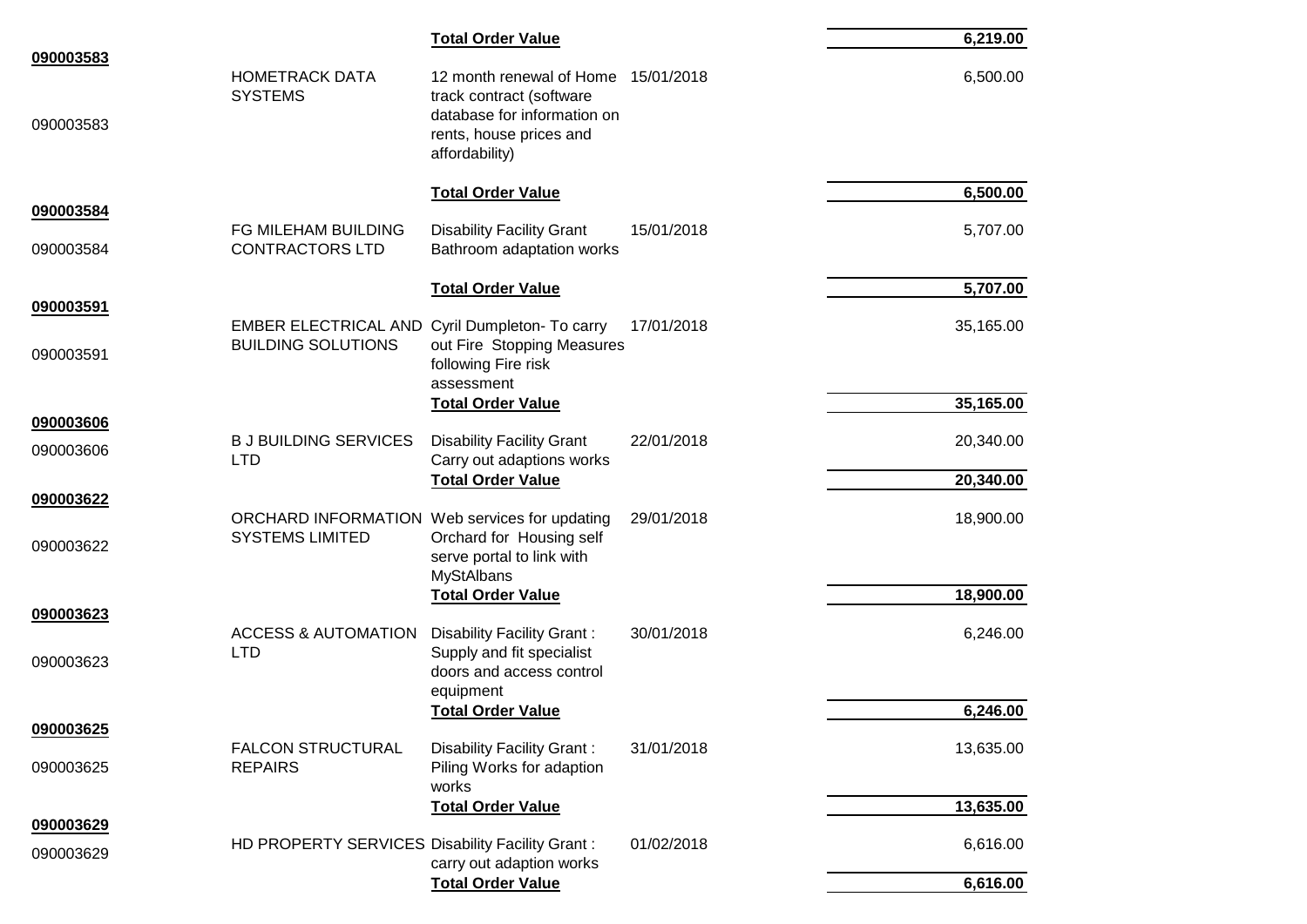| 090003642 |                                                                            |                                                                                             |            |           |
|-----------|----------------------------------------------------------------------------|---------------------------------------------------------------------------------------------|------------|-----------|
| 090003642 | <b>HIGHTOWN HOUSING</b><br><b>ASSOCIATION LTD</b>                          | Staffing revenue grant for St 06/02/2018<br>Claire's homeless project                       |            | 8,457.53  |
|           |                                                                            | <b>Total Order Value</b>                                                                    |            | 8,457.53  |
| 090003648 |                                                                            |                                                                                             |            |           |
| 090003648 | <b>HIGHTOWN HOUSING</b><br><b>ASSOCIATION LTD</b>                          | Covering void period at St<br>Claire's homeless project                                     | 09/02/2018 | 5,799.71  |
|           |                                                                            | <b>Total Order Value</b>                                                                    |            | 5,799.71  |
| 090003649 | NEW CENTURY DOORS                                                          | For fire doors at Cyril                                                                     | 09/02/2018 | 25,487.40 |
| 090003649 | <b>LTD</b>                                                                 | Dumpleton House following<br>Fire Risk assessment                                           |            |           |
|           |                                                                            | <b>Total Order Value</b>                                                                    |            | 25,487.40 |
| 090003657 |                                                                            |                                                                                             |            |           |
| 090003657 | C K BUILDERS &<br>PROPERTY LTD                                             | Disability Funding Grant -<br>Building works                                                | 14/02/2018 | 11,820.00 |
|           |                                                                            | <b>Total Order Value</b>                                                                    |            | 11,820.00 |
| 090003668 |                                                                            |                                                                                             |            |           |
| 090003668 | LOCATA (HOUSING<br>SERVICES) LTD                                           | Upgrade for introduction of<br><b>Homelessness Reduction</b><br>Act from existing provider. | 16/02/2018 | 6,500.00  |
| 090003687 |                                                                            |                                                                                             |            |           |
|           | OAKLANDS COLLEGE                                                           | Home Office funding for                                                                     | 23/02/2018 | 13,500.00 |
| 090003687 |                                                                            | education for Syrian<br>refugees                                                            |            |           |
|           |                                                                            | <b>Total Order Value</b>                                                                    |            | 13,500.00 |
| 090003695 |                                                                            |                                                                                             |            |           |
| 090003695 | EMBER ELECTRICAL AND Works at Cyril Dumpleton<br><b>BUILDING SOLUTIONS</b> | House following Fire Risk<br>Assessment                                                     | 27/02/2018 | 14,205.00 |
|           |                                                                            | <b>Total Order Value</b>                                                                    |            | 14,205.00 |
| 090003698 |                                                                            |                                                                                             |            |           |
| 090003698 | <b>BJ BUILDING SERVICES</b><br><b>LTD</b>                                  | Disability Facility Grant -<br>bathroom works                                               | 28/02/2018 | 14,375.25 |
|           |                                                                            | <b>Total Order Value</b>                                                                    |            | 14,375.25 |
| 090003719 |                                                                            |                                                                                             |            |           |
| 090003719 | STANNAH LIFT SERVICES Disability Funding Grant to<br><b>LTD</b>            | supply and fit stair lift                                                                   | 09/03/2018 | 5,955.00  |
|           |                                                                            | <b>Total Order Value</b>                                                                    |            | 5,955.00  |
| 090003724 |                                                                            |                                                                                             |            |           |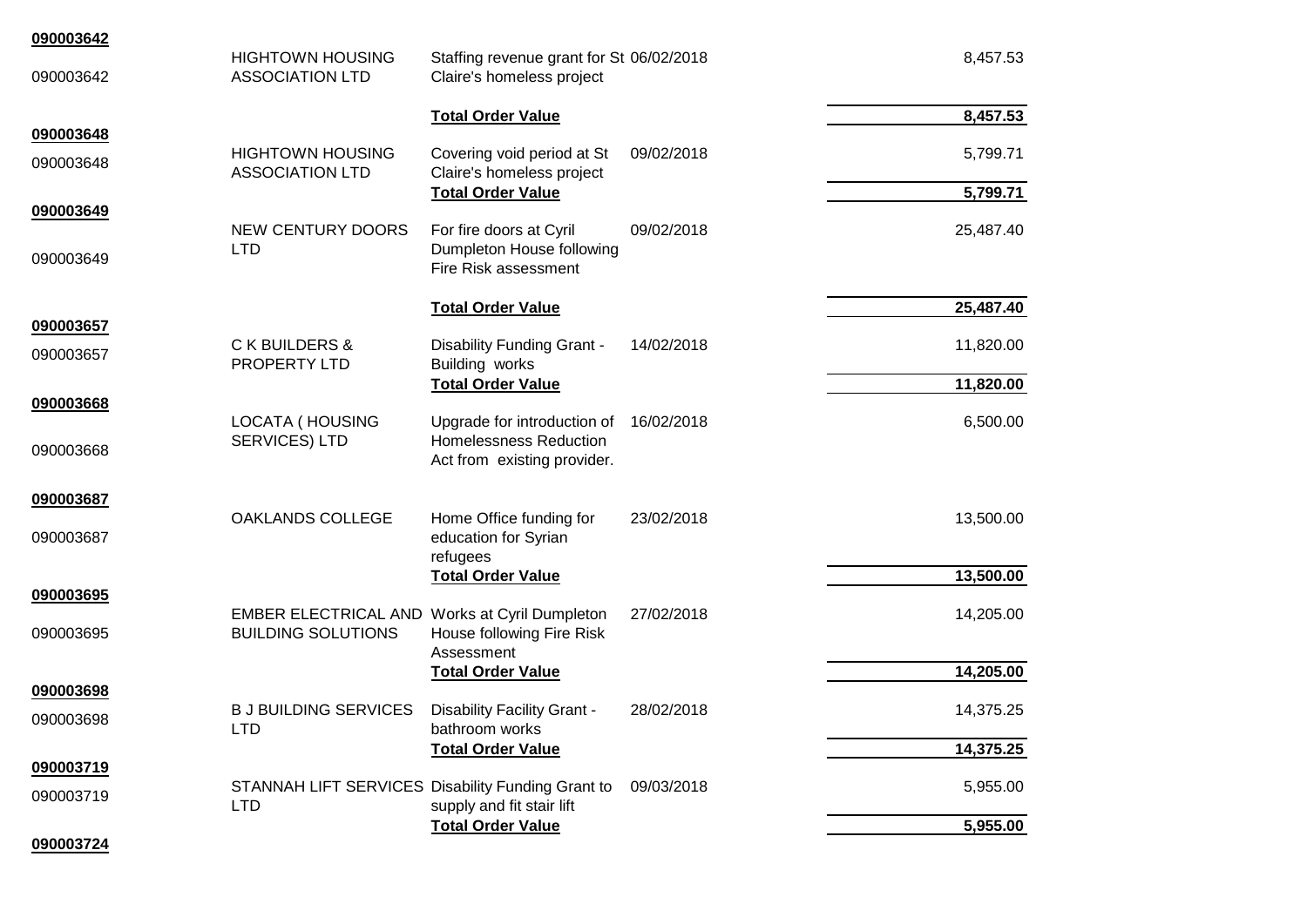| 090003724              | <b>HERTS YOUNG</b><br><b>HOMELESS GROUP</b>                                               | Provision of targeted<br>homeless prevention<br>support to young people in<br><b>St Albans District</b> | 12/03/2018 | 5,000.00  |
|------------------------|-------------------------------------------------------------------------------------------|---------------------------------------------------------------------------------------------------------|------------|-----------|
| 090003738              |                                                                                           | <b>Total Order Value</b>                                                                                |            | 5,000.00  |
| 090003738              | HD PROPERTY SERVICES Disability Facility Grant:                                           | Supply carry out bathroom<br>adaption works                                                             | 14/03/2018 | 7,909.00  |
|                        |                                                                                           | <b>Total Order Value</b>                                                                                |            | 7,909.00  |
| 090003742              | <b>STANNAH LIFT SERVICES Disability Facility Grant:</b>                                   |                                                                                                         | 15/03/2018 | 5,247.00  |
| 090003742              | <b>LTD</b>                                                                                | Supply and fit stair lift                                                                               |            |           |
|                        |                                                                                           | <b>Total Order Value</b>                                                                                |            | 5,247.00  |
| 090003743              | FG MILEHAM BUILDING                                                                       | <b>Disability Facility Grant:</b>                                                                       | 15/03/2018 | 6,742.00  |
| 090003743              | <b>CONTRACTORS LTD</b>                                                                    | Supply and fit wet room                                                                                 |            |           |
| 090003744              |                                                                                           | <b>Total Order Value</b>                                                                                |            | 6,742.00  |
|                        | <b>FREEWAY LIFT</b>                                                                       | <b>Disability Facility Grant</b>                                                                        | 15/03/2018 | 5,628.00  |
| 090003744              | <b>SERVICES LTD</b>                                                                       | Supply and fit bedroom and<br>lounge lift                                                               |            |           |
|                        |                                                                                           | <b>Total Order Value</b>                                                                                |            | 5,628.00  |
| 090003748<br>090003748 | PRIVATE LANDLORD                                                                          | Rent payment                                                                                            | 21/03/2018 | 22,498.40 |
|                        |                                                                                           | <b>Total Order Value</b>                                                                                |            | 22,498.40 |
| 090003749              |                                                                                           |                                                                                                         |            |           |
| 090003749              | HD PROPERTY SERVICES Disability Facility Grant:                                           | Supply and fit equipment for<br>adaption works                                                          | 21/03/2018 | 5,325.00  |
|                        |                                                                                           | <b>Total Order Value</b>                                                                                |            | 5,325.00  |
| 090003750              |                                                                                           |                                                                                                         |            |           |
| 090003750              | EMBER ELECTRICAL AND Void Property - to carry out 21/03/2018<br><b>BUILDING SOLUTIONS</b> | kitchen replacement                                                                                     |            | 5,950.00  |
|                        |                                                                                           | <b>Total Order Value</b>                                                                                |            | 5,950.00  |
| 090003751              |                                                                                           |                                                                                                         |            |           |
| 090003751              | EMBER ELECTRICAL AND Void property - for<br><b>BUILDING SOLUTIONS</b>                     | bathroom replacement                                                                                    | 21/03/2018 | 5,750.00  |
| 090003769              |                                                                                           | <b>Total Order Value</b>                                                                                |            | 5,750.00  |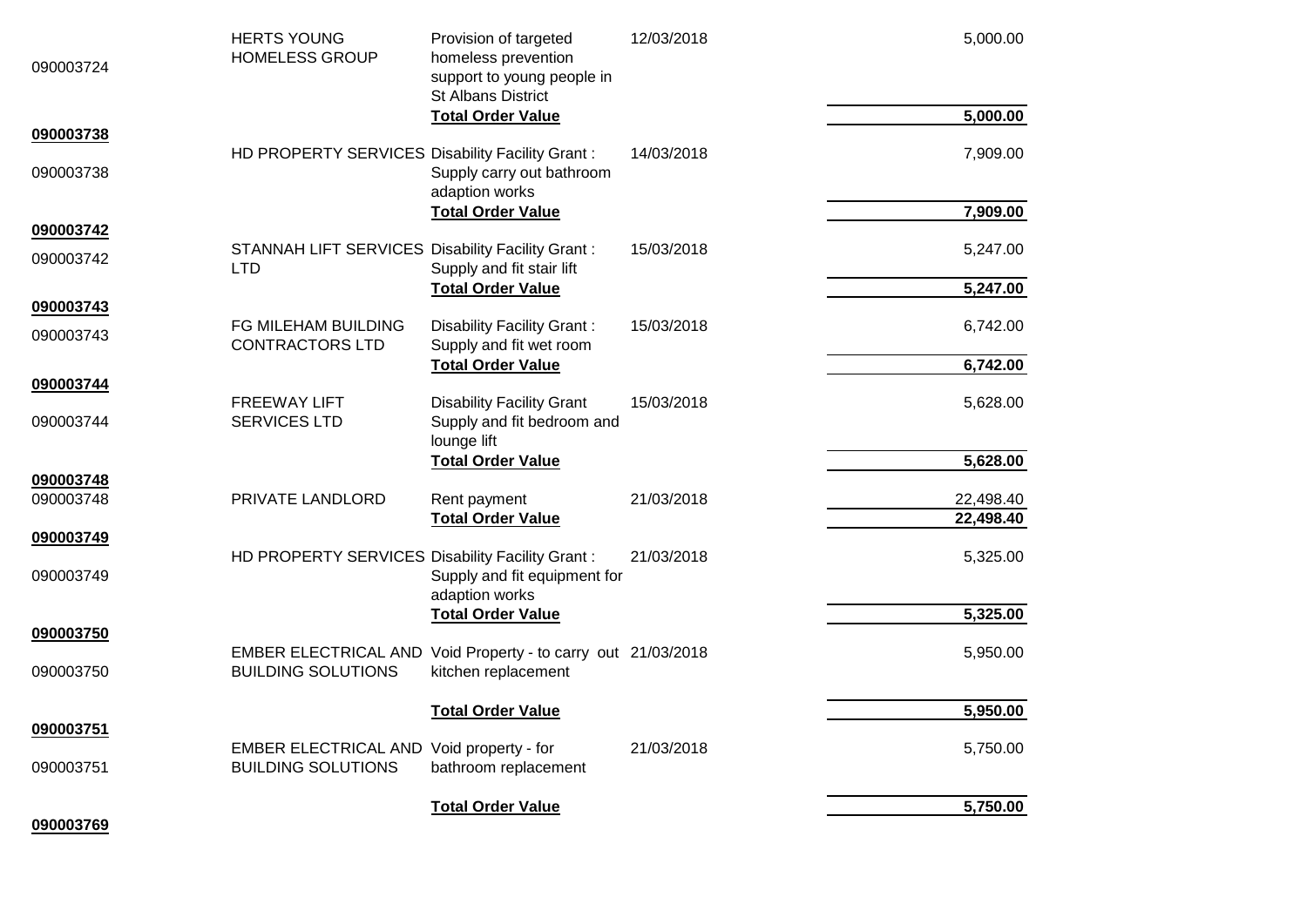| 90003769               | KIRSOP & COMPANY LTD Construction design                                  | Management (CDM)<br>services covering the period<br>Nov 2017 - Dec 2018 for<br>Sandridge development<br>project | 23/03/2018 | 11,200.00<br>11,200.00 |
|------------------------|---------------------------------------------------------------------------|-----------------------------------------------------------------------------------------------------------------|------------|------------------------|
| 090003772              |                                                                           | <b>Total Order Value</b>                                                                                        |            |                        |
| 090003772              | <b>HQN LIMITED</b>                                                        | HQN to provide a 3 day in<br>housing training course for<br>technical staff.                                    | 23/03/2018 | 5,259.00               |
|                        |                                                                           | <b>Total Order Value</b>                                                                                        |            | 5,259.00               |
| 090003775<br>090003775 | <b>HERTFORDSHIRE</b><br><b>COUNTY COUNCIL</b>                             | <b>Grant from SADC towards</b><br>costs at The Hilldyke                                                         | 23/03/2018 | 6,300.00               |
|                        |                                                                           | <b>Community Centre</b><br><b>Total Order Value</b>                                                             |            | 6,300.00               |
| 090003779              |                                                                           | Home Office education                                                                                           | 26/03/2018 |                        |
| 090003779              | Sandringham School                                                        | funding                                                                                                         |            | 9,000.00               |
|                        |                                                                           | <b>Total Order Value</b>                                                                                        |            | 9,000.00               |
| 090003785<br>090003785 | EMBER ELECTRICAL AND Cyril Dumpleton House -<br><b>BUILDING SOLUTIONS</b> | Additional fire safety works<br>following Fire Risk                                                             | 27/03/2018 | 5,400.00               |
|                        |                                                                           | assessment<br><b>Total Order Value</b>                                                                          |            | 5,400.00               |
| 090003786              |                                                                           |                                                                                                                 |            |                        |
| 090003786              | EMBER ELECTRICAL AND Void works: Strip out<br><b>BUILDING SOLUTIONS</b>   | existing bathroom &<br>replace & to rework supply<br>and drainage pipework.                                     | 27/03/2018 | 5,950.00               |
|                        |                                                                           | <b>Total Order Value</b>                                                                                        |            | 5,950.00               |
| 090003787              |                                                                           |                                                                                                                 |            |                        |
| 090003787              | <b>BUILDING SOLUTIONS</b>                                                 | EMBER ELECTRICAL AND Void property - to carry out 27/03/2018<br>Kitchen & Bathroom works.                       |            | 11,700.00              |
|                        |                                                                           | <b>Total Order Value</b>                                                                                        |            | 11,700.00              |
| 090003793<br>090003793 | UK POWER NETWORKS                                                         | For 3 phase supply &<br>assoc works                                                                             | 29/03/2018 | 5,803.00               |
|                        |                                                                           | <b>Total Order Value</b>                                                                                        |            | 5,803.00               |
| 100014122              |                                                                           |                                                                                                                 |            |                        |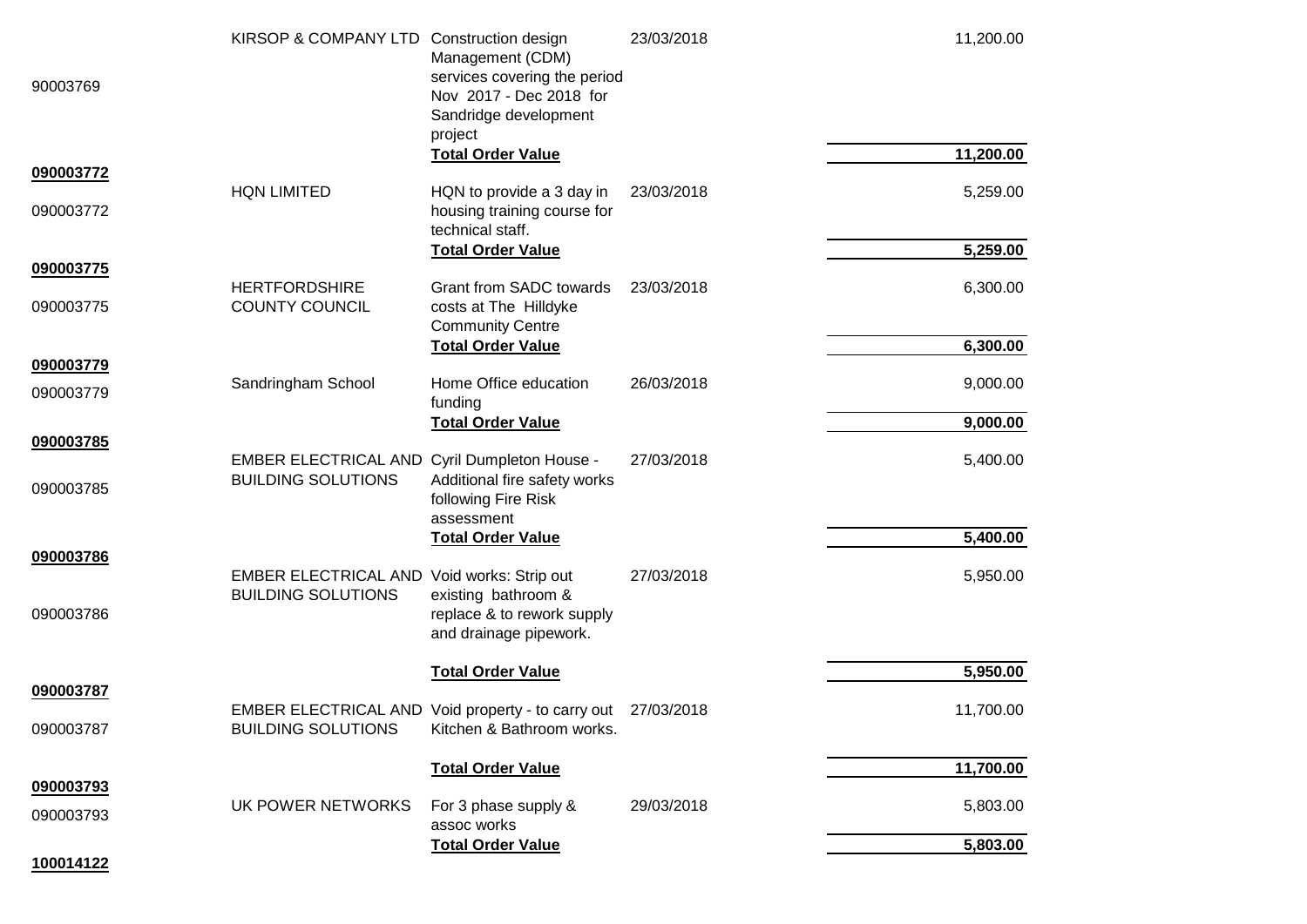| 100014122 | AG TREECARE LTD                              | To carry out woodland and<br>tree management work                       | 02/01/2018 | 12,150.00 |
|-----------|----------------------------------------------|-------------------------------------------------------------------------|------------|-----------|
|           |                                              | <b>Total Order Value</b>                                                |            | 12,150.00 |
| 100014199 | <b>WICKSTEED LEISURE</b><br><b>LTD</b>       | Supply & Install a whirlybird 16/01/2018<br>roundabout and frog springy |            | 6,739.00  |
| 100014199 |                                              | at Wood End Play Area,<br>Harpenden. Section 106<br>monies              |            |           |
| 100014222 |                                              | <b>Total Order Value</b>                                                |            | 6,739.00  |
|           | THE GREAT OUTDOOR                            | Refurbishment works to the 19/01/2018                                   |            | 7,481.00  |
| 100014222 | <b>GYM COMPANY</b>                           | Adizone in Verulamium<br>Park.                                          |            |           |
|           |                                              | <b>Total Order Value</b>                                                |            | 7,481.00  |
| 100014223 | <b>PAUL HAWKINS</b>                          | Verulamium Athletic track                                               | 19/01/2018 | 2,400.00  |
| 100014223 | <b>DEVELOPMENT</b>                           | project: Feasibility study<br>and Consultancy services                  |            |           |
| 100014223 | <b>PAUL HAWKINS</b>                          | A report on tenders                                                     | 19/01/2018 | 990.00    |
|           | <b>DEVELOPMENT</b>                           | received.                                                               |            |           |
| 100014223 | <b>PAUL HAWKINS</b><br><b>DEVELOPMENT</b>    | <b>CDM Support</b>                                                      | 19/01/2018 | 1,500.00  |
|           | <b>PAUL HAWKINS</b>                          | Project Management inc.                                                 | 19/01/2018 | 5,800.00  |
|           | <b>DEVELOPMENT</b>                           | site meetings, application                                              |            |           |
| 100014223 |                                              | for payment, site                                                       |            |           |
|           |                                              | inspections,                                                            |            |           |
|           |                                              | <b>Total Order Value</b>                                                |            | 10,690.00 |
| 100014260 | <b>WICKSTEED LEISURE</b>                     | Supply & Install new                                                    | 31/01/2018 | 12,628.00 |
|           | <b>LTD</b>                                   | equipment at Camp Open                                                  |            |           |
| 100014260 |                                              | Space play area. Section                                                |            |           |
|           |                                              | 106 Monies                                                              |            |           |
|           |                                              | <b>Total Order Value</b>                                                |            | 12,628.00 |
| 100014277 | FITZPATRICK WOOLMER Design and production of |                                                                         | 08/02/2018 | 9,890.00  |
| 100014277 |                                              | interpretation signage for                                              |            |           |
|           |                                              | <b>Hatfield Road Cemetery</b>                                           |            |           |
|           |                                              | <b>Total Order Value</b>                                                |            | 9,890.00  |
| 100014279 |                                              |                                                                         |            |           |
| 100014279 | <b>SYSTRA LTD</b>                            | Consultancy services for<br><b>Electric Taxis project</b>               | 09/02/2018 | 10,981.50 |
|           |                                              | <b>Total Order Value</b>                                                |            | 10,981.50 |
| 100014289 |                                              |                                                                         |            |           |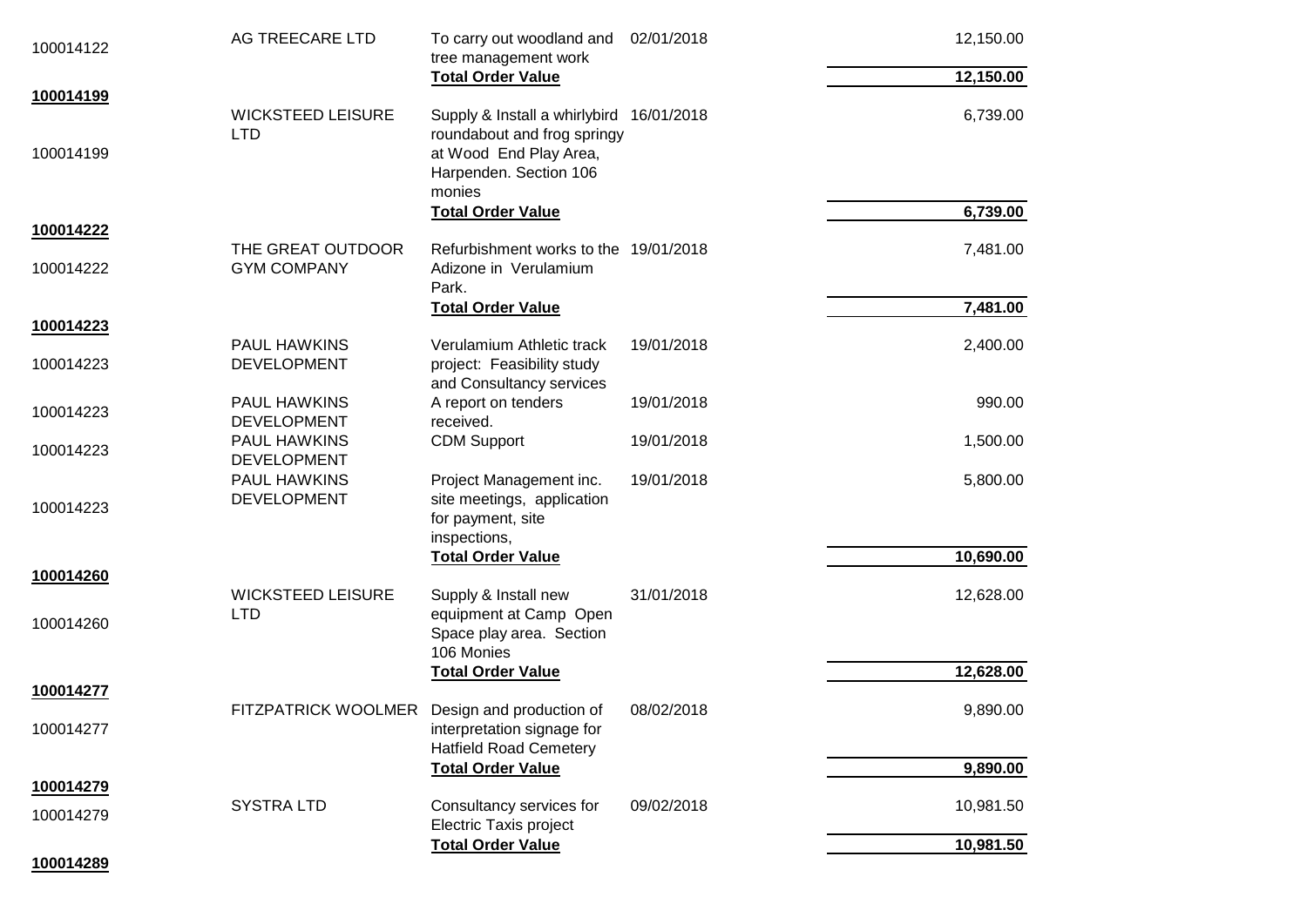| 100014289 cancelled    | <b>ONE51 ES PLASTICSLTD</b><br>T/A MGB PLASTICS      | Order for kerbside boxes<br>(council spec)                                    | 14/02/2018 | 13,167.00            |
|------------------------|------------------------------------------------------|-------------------------------------------------------------------------------|------------|----------------------|
| 100014289              | <b>ONE51 ES PLASTICSLTD</b><br>T/A MGB PLASTICS      | Order for black box lids<br>(council spec)                                    | 14/02/2018 | 1,449.00             |
| 100014292              |                                                      | <b>Total Order Value</b>                                                      |            | 14,616.00            |
| 100014292              | <b>STRAIGHT</b><br><b>MANUFACTURING LTD</b>          | Order for kerbside boxes<br>(council spec)                                    | 15/02/2018 | 13,167.00            |
| 100014292              | <b>STRAIGHT</b><br>MANUFACTURING LTD                 | Order for black box lids<br>(council spec)                                    | 15/02/2018 | 1,449.00             |
| 100014305              |                                                      | <b>Total Order Value</b>                                                      |            | 14,616.00            |
| 100014305              | <b>GAVIN KENNING</b><br><b>ENGINEERING LTD</b>       | New design Market Stall<br>End Frames x 125                                   | 01/03/2018 | 8,312.50             |
|                        |                                                      | <b>Total Order Value</b>                                                      |            | 8,312.50             |
| 100014309<br>100014309 | <b>SureCloud Limited</b>                             | IT security professional<br>services                                          | 01/03/2018 | 6,800.00             |
| 100014309              | <b>SureCloud Limited</b>                             | Annual licence costs for<br>external & internal<br>vulnerability testing.     | 01/03/2018 | 11,250.00            |
| 100014309              | <b>SureCloud Limited</b>                             | Including 12 months<br>Onsite install &<br>configuration                      | 01/03/2018 | 1,250.00             |
|                        |                                                      | <b>Total Order Value</b>                                                      |            | 19,300.00            |
| 100014314<br>100014314 | PRIVATE LANDLORD                                     | Rent payment<br><b>Total Order Value</b>                                      | 02/03/2018 | 5,910.00<br>5,910.00 |
| 100014321              |                                                      |                                                                               |            |                      |
| 100014321              | <b>JOHN O'CONNER</b><br>(GROUNDS<br>MAINTENANCE) LTD | Prepare ground and install<br>edging for 182 individual<br>memorial positions | 06/03/2018 | 9,367.43             |
|                        |                                                      | <b>Total Order Value</b>                                                      |            | 9,367.43             |
| 100014337              | <b>GRANART</b>                                       | Supply and installation of 20 08/03/2018                                      |            | 2,000.00             |
| 100014337              |                                                      | complete kerb vase<br>memorial                                                |            |                      |
| 100014337              | <b>GRANART</b>                                       | Supply and install 20<br>complete kerb vase<br>memorial                       | 08/03/2018 | 4,000.00             |
|                        |                                                      | <b>Total Order Value</b>                                                      |            | 6,000.00             |
| 100014339              | <b>FIRCROFT TREE</b>                                 | Phase 2 of tree works to the 08/03/2018                                       |            | 10,000.00            |
| 100014339              | <b>SURGERY LIMITED</b>                               | avenue at Rothamsted<br>Park.                                                 |            |                      |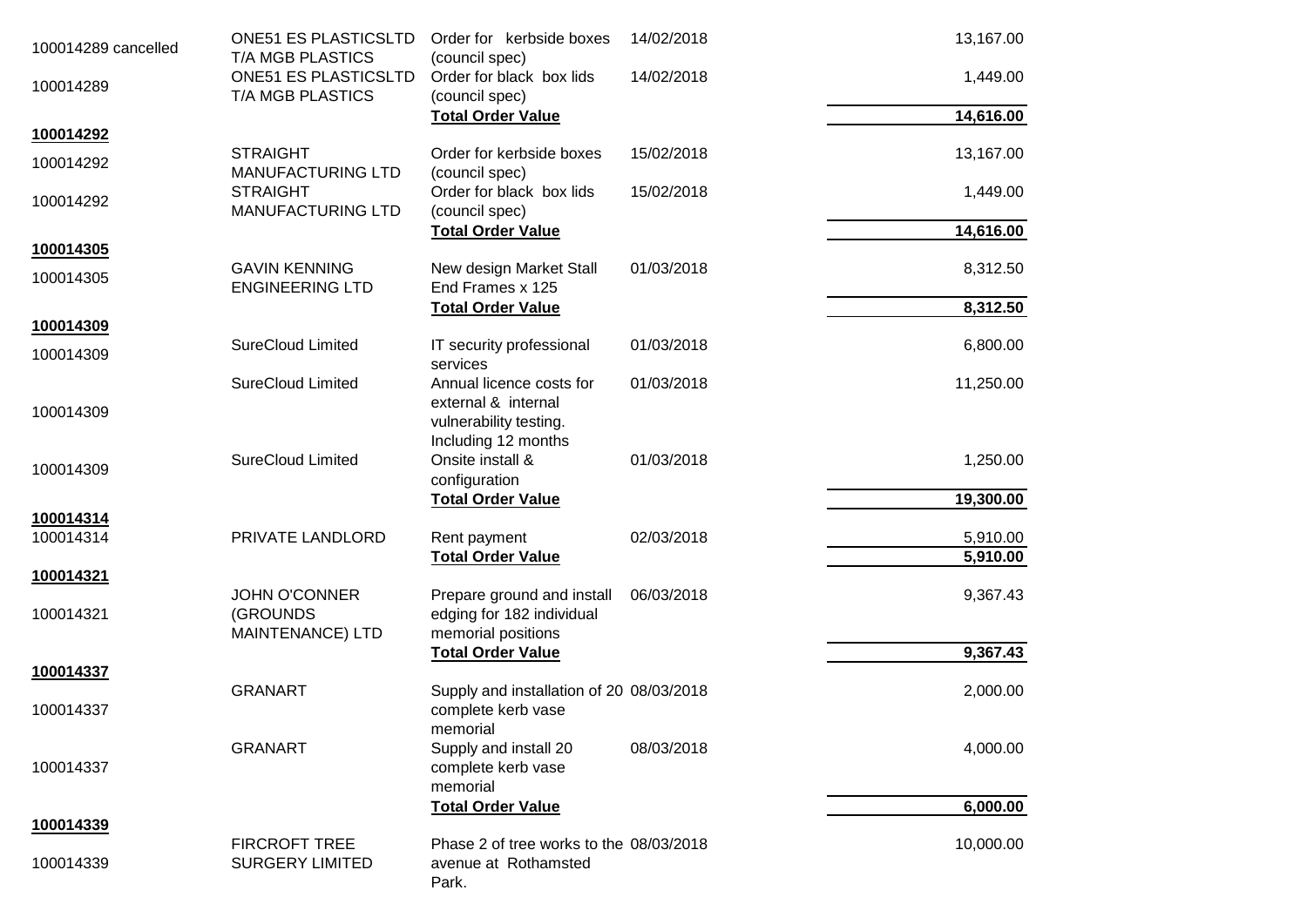|           |                                                      | <b>Total Order Value</b>                                                                         |            | 10,000.00 |
|-----------|------------------------------------------------------|--------------------------------------------------------------------------------------------------|------------|-----------|
| 100014357 | <b>C-SALT LTD</b>                                    | Entertainment in the Tinsel 20/03/2018<br>town Tipi as provided by                               |            | 8,917.00  |
| 100014357 |                                                      | 1Life Leisure management                                                                         |            |           |
| 100014358 |                                                      | <b>Total Order Value</b>                                                                         |            | 8,917.00  |
| 100014358 | <b>JOHN O'CONNER</b><br>(GROUNDS<br>MAINTENANCE) LTD | Works to highway footpaths 20/03/2018<br>using contract schedule of<br>rates.                    |            | 8,029.20  |
|           |                                                      | <b>Total Order Value</b>                                                                         |            | 8,029.20  |
| 100014376 | PROLUDIC LTD                                         | To supply & Install various                                                                      | 26/03/2018 | 26,964.15 |
| 100014376 |                                                      | play equipment items at<br>Downedge Open Space-<br>section 106 monies                            |            |           |
|           |                                                      | <b>Total Order Value</b>                                                                         |            | 26,964.15 |
| 100014386 | <b>COLNEY HEATH PARISH</b>                           | S106 monies for new                                                                              | 29/03/2018 | 21,966.98 |
|           | <b>COUNCIL</b>                                       | equipment at Tyttenhanger                                                                        |            |           |
| 100014386 |                                                      | Park, Colney Heath as<br>undertaken by Colney<br>health parish council                           |            |           |
|           |                                                      | <b>Total Order Value</b>                                                                         |            | 21,966.98 |
| 110004841 |                                                      |                                                                                                  |            |           |
| 110004841 | <b>HERTFORDSHIRE</b><br><b>COUNTY COUNCIL</b>        | HCC Bus service subsidy<br>2017-18                                                               | 08/01/2018 | 74,502.00 |
|           |                                                      | <b>Total Order Value</b>                                                                         |            | 74,502.00 |
| 110004857 | <b>JOHN O'CONNER</b>                                 | Supply, plant and provide                                                                        | 24/01/2018 | 12,235.24 |
| 110004857 | (GROUNDS                                             | aftercare to trees at agreed                                                                     |            |           |
|           | MAINTENANCE) LTD                                     | sites<br><b>Total Order Value</b>                                                                |            | 12,235.24 |
| 110004875 |                                                      |                                                                                                  |            |           |
| 110004875 | <b>HERTFORDSHIRE</b><br><b>COUNTY COUNCIL</b>        | 2017/18 Ecology and<br><b>Building Futures Services</b>                                          | 05/02/2018 | 20,736.87 |
|           |                                                      | <b>Total Order Value</b>                                                                         |            | 20,736.87 |
| 110004876 |                                                      | THREE RIVERS DISTRICT Level 1 Strategic Flood Risk 05/02/2018                                    |            | 4,289.75  |
| 110004876 | <b>COUNCIL</b>                                       | assessment (SFRA) joint<br>work project led by Three<br><b>Rivers District Council</b><br>(TRDC) |            |           |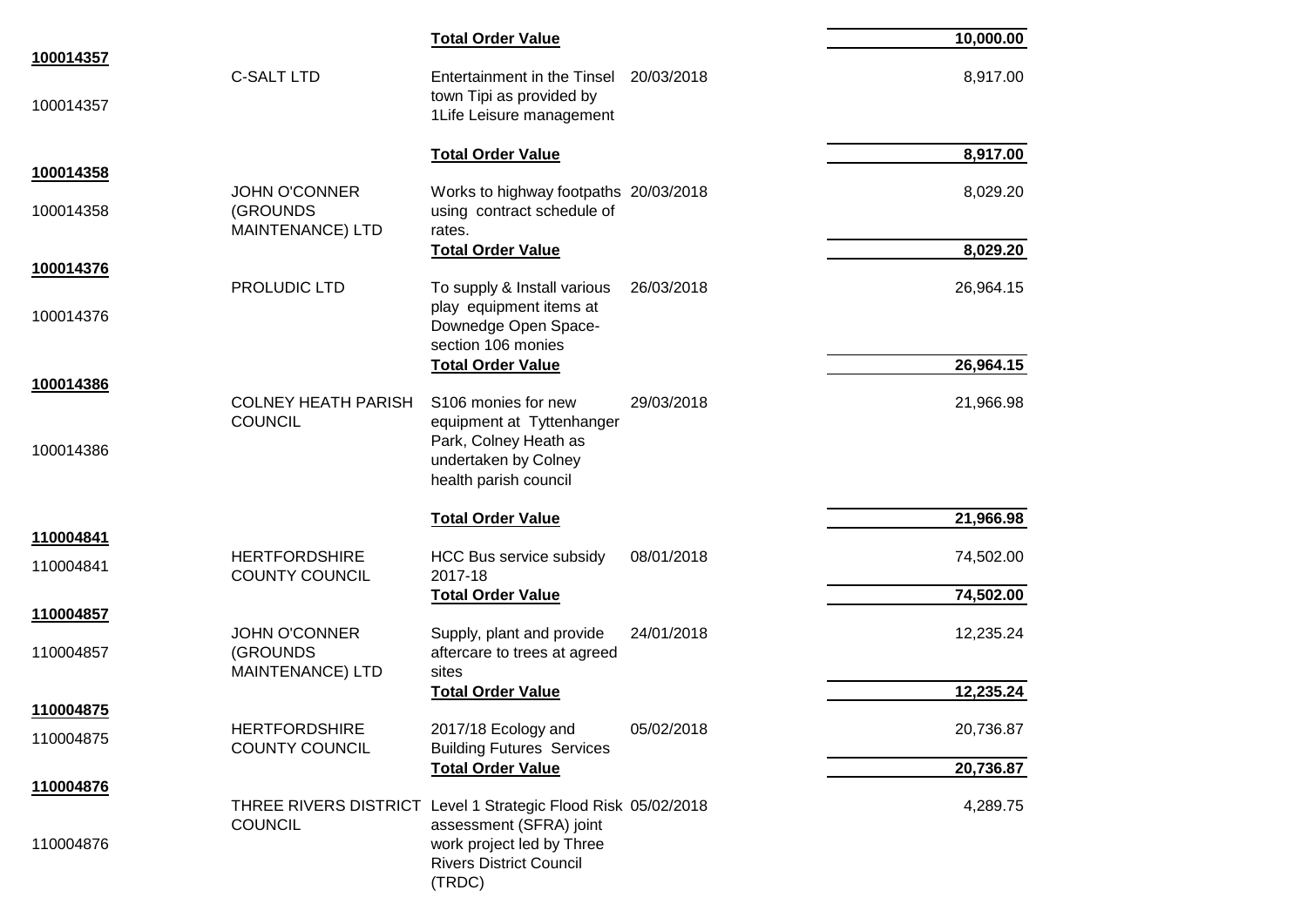| 110004876              | THREE RIVERS DISTRICT Strategic Flood Risk<br><b>COUNCIL</b> | assessment (SFRA) joint<br>work project led by Three<br><b>Rivers District Council</b><br>(TRDC) - Optional Activity<br>Joint work | 05/02/2018 | 1,500.25  |
|------------------------|--------------------------------------------------------------|------------------------------------------------------------------------------------------------------------------------------------|------------|-----------|
| 110004901              |                                                              | <b>Total Order Value</b>                                                                                                           |            | 5,790.00  |
| 110004901              | <b>HERTFORDSHIRE</b><br><b>COUNTY COUNCIL</b>                | Maylands Growth Corridor<br><b>Study Outstanding Tasks</b><br>Feb 2018                                                             | 20/02/2018 | 5,000.00  |
|                        |                                                              | <b>Total Order Value</b>                                                                                                           |            | 5,000.00  |
| 110004918              | <b>Nexus Planning Limited</b>                                | SW Herts Retail and<br>Leisure Study 1.                                                                                            | 27/02/2018 | 8,431.25  |
| 110004918              |                                                              | <b>Extended Study Area to</b><br>incorporate the Harpenden<br>area, and adjoining areas<br>from Welwyn and Hatfield                |            |           |
|                        |                                                              | <b>Total Order Value</b>                                                                                                           |            | 8,431.25  |
| 110004944<br>110004944 | <b>MAYDENCROFT LTD</b>                                       | Carry out urgent<br>storm/snow related tree                                                                                        | 14/03/2018 | 3,765.60  |
|                        | <b>MAYDENCROFT LTD</b>                                       | works within CNC parks.<br>Carry out urgent                                                                                        | 14/03/2018 | 318.75    |
| 110004944              |                                                              | storm/snow related tree<br>works within Non-CNC<br>parks.                                                                          |            |           |
|                        | <b>MAYDENCROFT LTD</b>                                       | Carry out urgent<br>storm/snow related tree                                                                                        | 14/03/2018 | 2,656.24  |
| 110004944              |                                                              | works within council<br>housing land plus Housing<br>request to action                                                             |            |           |
|                        |                                                              | <b>Total Order Value</b>                                                                                                           |            | 6,740.59  |
| 110004952              |                                                              |                                                                                                                                    |            |           |
| 110004952              | <b>FIRCROFT TREE</b><br><b>SURGERY LIMITED</b>               | Carry out urgent<br>storm/snow related tree<br>works within CNC parks.                                                             | 23/03/2018 | 12,780.00 |
| 110004952              | <b>FIRCROFT TREE</b><br><b>SURGERY LIMITED</b>               | Carry out urgent<br>storm/snow related tree<br>works within non-CNC<br>parks.                                                      | 23/03/2018 | 4,835.00  |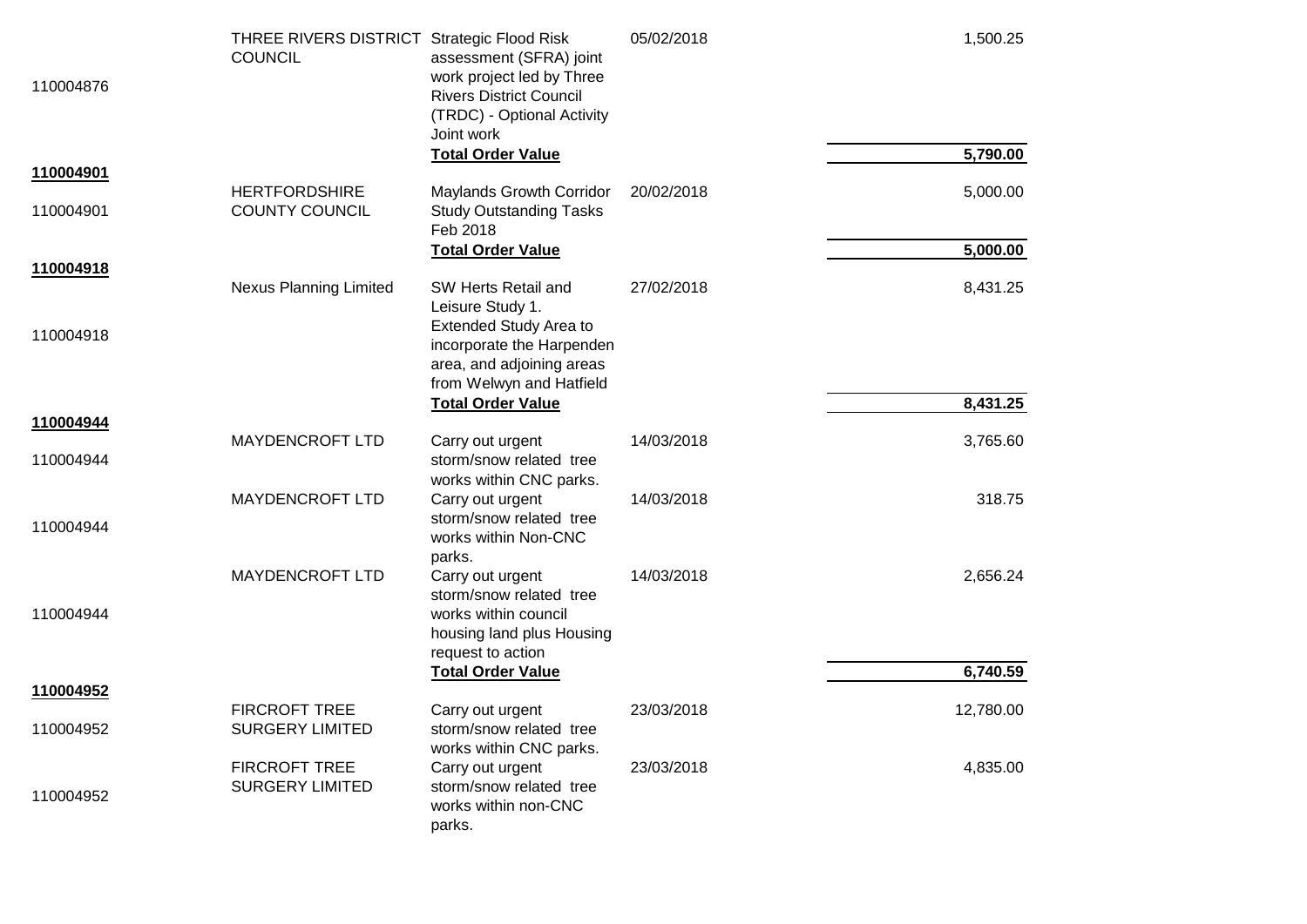| 110004952              | <b>FIRCROFT TREE</b><br><b>SURGERY LIMITED</b>                             | Carry out urgent<br>storm/snow related tree<br>works within council<br>Housing land.    | 23/03/2018 | 7,400.00  |
|------------------------|----------------------------------------------------------------------------|-----------------------------------------------------------------------------------------|------------|-----------|
| 110004952              | <b>FIRCROFT TREE</b><br><b>SURGERY LIMITED</b>                             | Carry out urgent tree works 23/03/2018<br>to Oak to clear scaffolding<br>at MOSTA site. |            | 275.00    |
| 110004953              |                                                                            | <b>Total Order Value</b>                                                                |            | 25,290.00 |
|                        | <b>AITCHISON RAFFERTY</b>                                                  | Planning Inspectorate<br>APP/B1930/W/17/3186701:                                        | 23/03/2018 | 5,000.00  |
| 110004953              |                                                                            | Land between Hopkins<br><b>Crescent and former Baptist</b><br>church                    |            |           |
|                        |                                                                            | <b>Total Order Value</b>                                                                |            | 5,000.00  |
| 270000499<br>270000499 | ENVIRONMENTAL<br><b>ARCHAEOLOGIST</b>                                      | Analysing services                                                                      | 05/02/2018 | 5,000.00  |
|                        |                                                                            | <b>Total Order Value</b>                                                                |            | 5,000.00  |
| 270000517<br>270000517 | Fibre Management Ltd                                                       | Carry out asbestos survey<br>to Harpenden Sports Centre                                 | 08/02/2018 | 6,560.00  |
|                        |                                                                            | <b>Total Order Value</b>                                                                |            | 6,560.00  |
| 270000518              | <b>WESTBURY PROPERTY</b>                                                   |                                                                                         | 08/02/2018 | 10,000.00 |
| 270000518              |                                                                            | Consultancy services for<br>Ridgeview lodge                                             |            |           |
|                        |                                                                            | <b>Total Order Value</b>                                                                |            | 10,000.00 |
| 270000604<br>270000604 | <b>TROWERS &amp; HAMLINS</b>                                               | legal services and advice                                                               | 23/02/2018 | 6,494.90  |
|                        |                                                                            | <b>Total Order Value</b>                                                                |            | 6,494.90  |
| 270000617              |                                                                            |                                                                                         |            |           |
| 270000617              | EMBER ELECTRICAL AND Variation works at Cyril<br><b>BUILDING SOLUTIONS</b> | Dumpleton House following<br>Fire risk assessment                                       | 27/02/2018 | 8,815.00  |
|                        |                                                                            | <b>Total Order Value</b>                                                                |            | 8,815.00  |
| 270000618              | <b>VIDECOM SECURITY</b><br><b>LIMITED</b>                                  | Installation of new CCTV<br>wifi link to the Town Hall for                              | 28/02/2018 | 5,014.00  |
| 270000618              |                                                                            | the new museum and<br>gallery, with rooftop                                             |            |           |
| 270000632              |                                                                            | <b>Total Order Value</b>                                                                |            | 5,014.00  |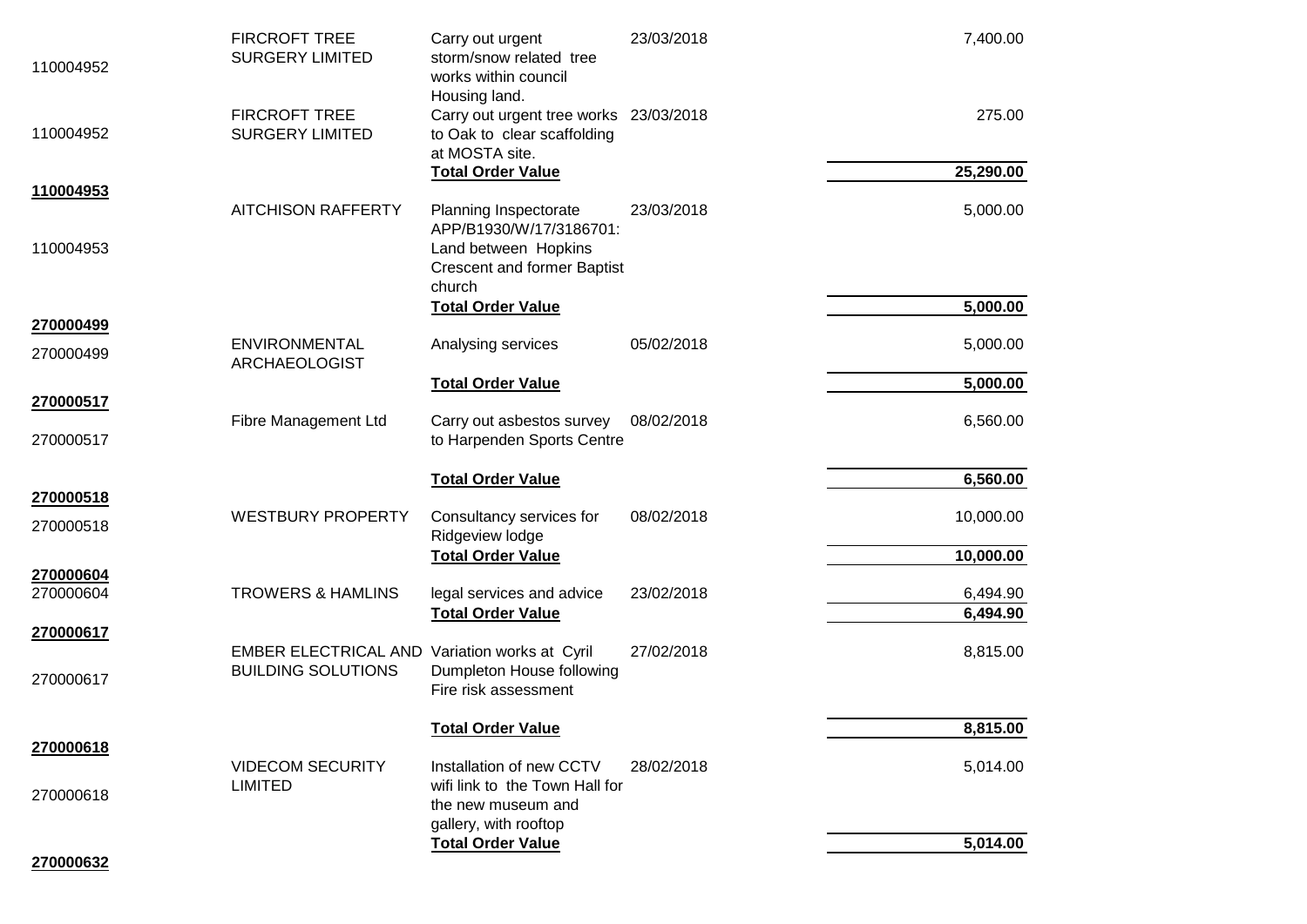| 270000632              | QWERK LTD                       | New Town hall Museum -<br>wall mounted cases                                                                              | 05/03/2018 | 3,477.56  |
|------------------------|---------------------------------|---------------------------------------------------------------------------------------------------------------------------|------------|-----------|
| 270000632              | <b>QWERK LTD</b>                | New Town hall Museum -<br>K8 plinths                                                                                      | 05/03/2018 | 2,376.75  |
| 270000632              | <b>QWERK LTD</b>                | New Town hall Museum -<br>20 x graphic stands                                                                             | 05/03/2018 | 1,813.25  |
| 270000632              | <b>QWERK LTD</b>                | New Town hall Museum -<br>10 x K16 temporary wall<br>panels                                                               | 05/03/2018 | 10,459.38 |
| 270000633              |                                 | <b>Total Order Value</b>                                                                                                  |            | 18,126.94 |
| 270000633              | STUDIO SUTHERLAND<br><b>LTD</b> | New Town hall Museum -<br>Print + Stationery                                                                              | 05/03/2018 | 750.00    |
| 270000633              | STUDIO SUTHERLAND<br><b>LTD</b> | New Town hall Museum -<br>Comms templates excl.<br>digital newsletter and<br>notices                                      | 05/03/2018 | 600.00    |
| 270000633              | STUDIO SUTHERLAND<br><b>LTD</b> | New Town hall Museum -<br>Primary Marketing - full                                                                        | 05/03/2018 | 2,700.00  |
| 270000633              | STUDIO SUTHERLAND<br><b>LTD</b> | New Town hall Museum -<br>Shop excl. price tickets                                                                        | 05/03/2018 | 1,050.00  |
|                        |                                 | <b>Total Order Value</b>                                                                                                  |            | 5,100.00  |
| 270000642<br>270000642 | <b>UH ARTS</b>                  | Annual partnership fee with 09/03/2018<br>University of Hertfordshire<br>Arts School to display<br>artwork in council-run |            | 15,000.00 |
|                        |                                 | galleries                                                                                                                 |            |           |
| 270000653              |                                 | <b>Total Order Value</b>                                                                                                  |            | 15,000.00 |
|                        | <b>TOWNSTONE LTD</b>            | consultancy services for                                                                                                  | 09/03/2018 | 62,400.00 |
| 270000653              |                                 | <b>City Centre Opportunity Site</b><br>and Ridgeview Projects                                                             |            |           |
| 270000656              |                                 | <b>Total Order Value</b>                                                                                                  |            | 62,400.00 |
| 270000656              | <b>MER Services Ltd</b>         | New Town Hall Museum -<br>Design, drawings and<br>development of City that<br>Went Uphill display and                     | 12/03/2018 | 27,424.46 |
|                        |                                 | First Impressions kit<br><b>Total Order Value</b>                                                                         |            | 27,424.46 |
| 270000662              |                                 |                                                                                                                           |            |           |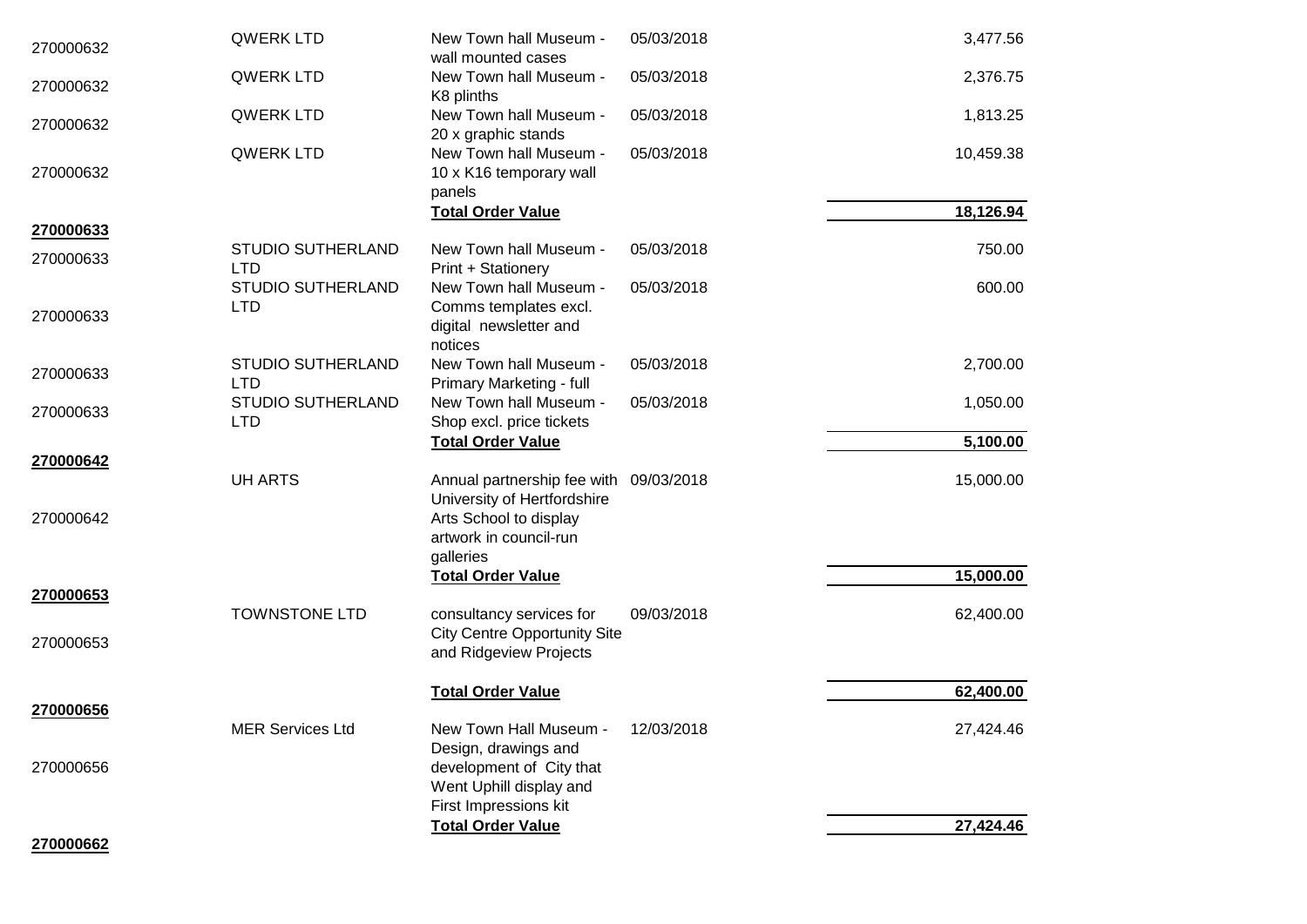| 270000662              | <b>TINCAN LTD</b>                                                   | New Town Hall Museum -<br>website design and services                                                                    | 13/03/2018 | 19,750.00 |
|------------------------|---------------------------------------------------------------------|--------------------------------------------------------------------------------------------------------------------------|------------|-----------|
| 270000671              |                                                                     | <b>Total Order Value</b>                                                                                                 |            | 19,750.00 |
| 270000671              | THE IMC GROUP LTD                                                   | New Town Hall Museum -<br>New environmental<br>monitoring systems (same<br>system as Verulamium<br>Museum)               | 13/03/2018 | 752.45    |
| 270000676              |                                                                     | <b>Total Order Value</b>                                                                                                 |            | 8,497.68  |
| 270000676              | HARTON (CIVIL ENG.&<br>ROAD CONTRACTORS ) L Carry out road works to | Hatfield Rd Cemetery:<br>areas agreed                                                                                    | 14/03/2018 | 22,966.26 |
|                        |                                                                     | <b>Total Order Value</b>                                                                                                 |            | 22,966.26 |
| 270000686              |                                                                     | D R HANSARD & SON LTD To carry tarmac resurfacing 15/03/2018                                                             |            | 9,214.00  |
| 270000686              |                                                                     | works to various areas<br>around the park.                                                                               |            |           |
|                        |                                                                     | <b>Total Order Value</b>                                                                                                 |            | 9,214.00  |
| 270000694<br>270000694 | <b>THOMAS HALLAM</b><br><b>CONSULTING LIMITED</b>                   | Museum of St Albans<br>redevelopment project:<br>Project consultancy<br>services 1st January 2018-<br>31st December 2018 | 16/03/2018 | 41,600.00 |
|                        |                                                                     | <b>Total Order Value</b>                                                                                                 |            | 41,600.00 |
| 270000707              | ROHAN WOODWORKING                                                   | Design, Build and Fit out of 19/03/2018                                                                                  |            | 89,544.00 |
| 270000707              | <b>LTD</b>                                                          | Retail Units for the St<br>Albans Museum and<br>Gallery                                                                  |            |           |
|                        |                                                                     | <b>Total Order Value</b>                                                                                                 |            | 89,544.00 |
| 270000731<br>270000731 | <b>DJ DOORS &amp;</b><br><b>ELECTRICAL SERVICES</b><br><b>LTD</b>   | Council Offices: To supply<br>and fit new main doors to<br>the Council offices.                                          | 22/03/2018 | 8,793.80  |
|                        |                                                                     | Removal and disposal of<br>old.                                                                                          |            |           |
| 270000748              |                                                                     | <b>Total Order Value</b>                                                                                                 |            | 8,793.80  |